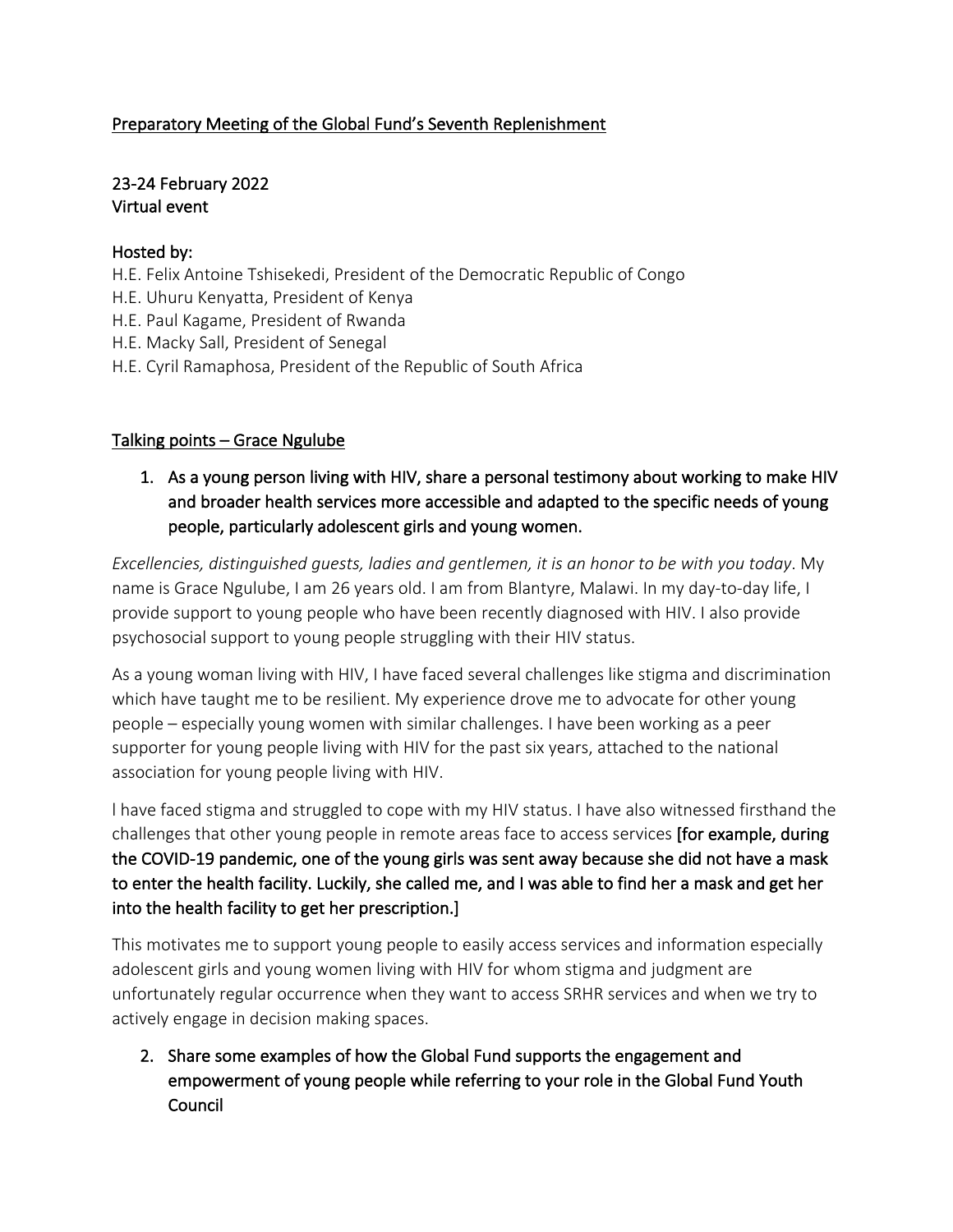The Global Fund has provided pockets of funds to support capacity-building programs for young people by young people and youth-led organizations but it is nowhere near enough to make a real difference. The Global Fund Youth Council and HER Voice Fund are two concrete examples of how the Global Fund is working with civil society and community partners to support the engagement and empowerment of young people in critical decision-making spheres but this is just the tip of the iceberg to real engagement. We need more engagement and we see all of this as a great start to put people at the centre of the Global Fund. [As a Global Fund Youth Council member, I have had the opportunity to participate in the Global Fund new Strategy development to present issues faced by young people globally and to suggest concrete actions to address them and we hope that the new Strategy does not remain just words on paper. We cannot continue like this anymore – we need real change and we need it now.. As a young woman I want to live a full life with HIV and I see myself as an integral part of my country's response to HIV.

The Global Fund has invested in AGYW programs in 13 priority countries to ensure that girls do not agreement HIV and some countries have invested in ensuring that girls stay in school. We hope that in this next Strategy cycle we can do more to ensure that all countries that receive money from the Global Fund are addressing gender inequality and upholding the rights of adolescent girls and young women in all countries. I value my role on the Global Fund council and appreciate the Global Fund Secretariat team who engage with us.

# 3. Cite some examples of how youth engagement can be further strengthened, highlighting how this would help address some of the challenges faced by young people affected by HIV, TB and malaria in the current COVID-19 context

Often youth lead organizations especially vulnerable and key populations organizations that include MSM, trans gender and young people living and networks of young women with HIV are not properly funded. Funding such organizations will enable these organizations to be actively involved in shaping and address the response to the challenges that they face. A proper funding of these organizations will also allow them to be properly represented in the different decisionmaking spheres. Many Global Fund donors recommend a stronger youth representation. Young people need to be engaged as partners, not just as beneficiaries!

- We want sustainable and enabling environments that protects the basic and unalienable rights of all people – especially those from key populations and who are young to access services without fear of reprisal. We should feel safe when we walk into health care facilities and this is not always the case. Global Fund make sure you are funding safe and friendly facilities
- We need stronger resilient and sustainable systems for health and robust investments towards HIV. This means that I should be able to access health care when I need it. That I don't need to jump through hoops of fire to get what I need as a young woman.